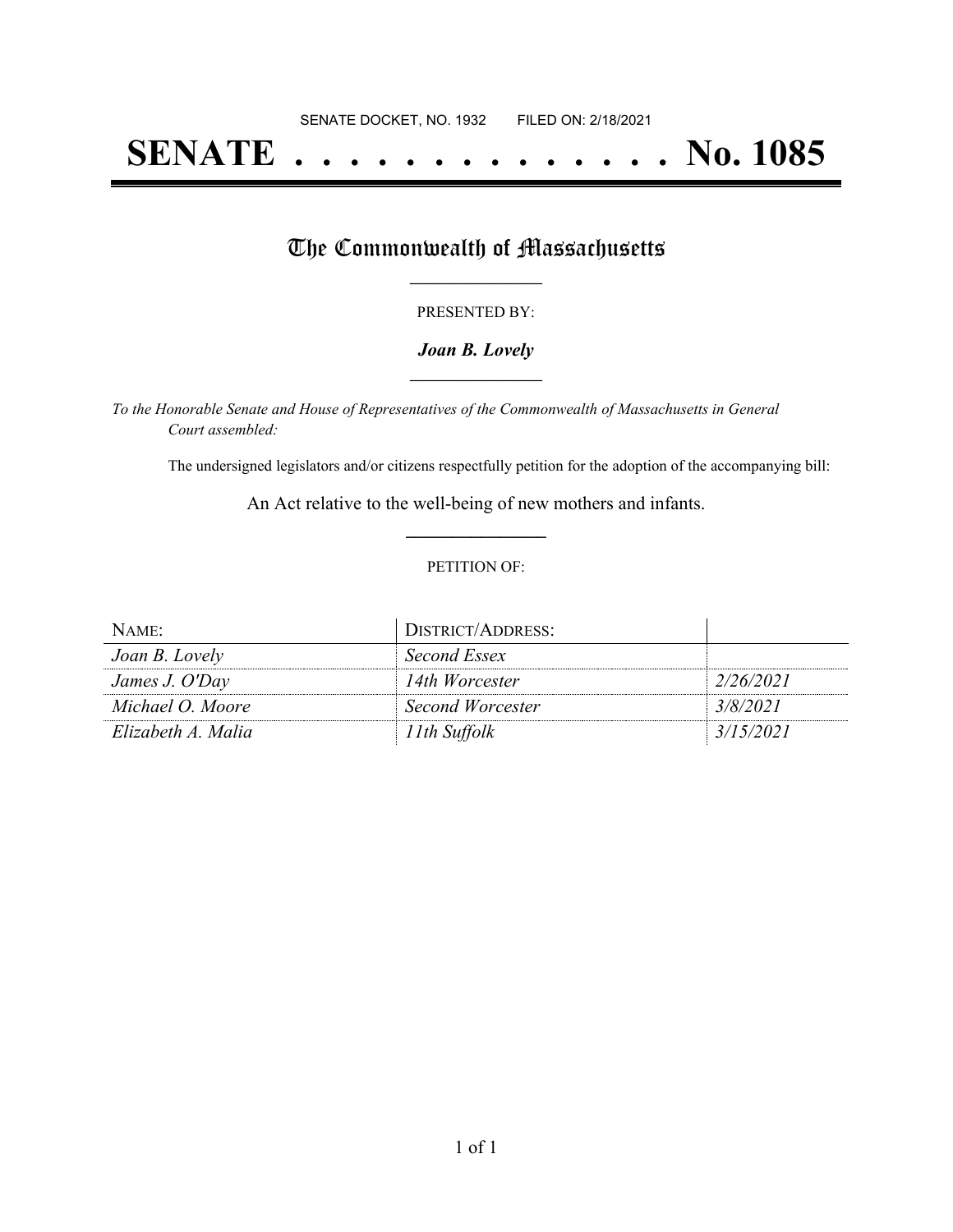#### SENATE DOCKET, NO. 1932 FILED ON: 2/18/2021

## **SENATE . . . . . . . . . . . . . . No. 1085**

By Ms. Lovely, a petition (accompanied by bill, Senate, No. 1085) of Joan B. Lovely, James J. O'Day, Michael O. Moore and Elizabeth A. Malia for legislation relative to the well-being of new mothers and infants. The Judiciary.

### [SIMILAR MATTER FILED IN PREVIOUS SESSION SEE SENATE, NO. *2274* OF 2019-2020.]

### The Commonwealth of Massachusetts

**In the One Hundred and Ninety-Second General Court (2021-2022) \_\_\_\_\_\_\_\_\_\_\_\_\_\_\_**

**\_\_\_\_\_\_\_\_\_\_\_\_\_\_\_**

An Act relative to the well-being of new mothers and infants.

Be it enacted by the Senate and House of Representatives in General Court assembled, and by the authority *of the same, as follows:*

| $\mathbf{1}$ | SECTION 1. Section 15 of chapter 123 of the General Laws, as so appearing, is hereby                |
|--------------|-----------------------------------------------------------------------------------------------------|
| 2            | amended by inserting after the word "psychologists", in lines 7 and 8, the following words:-;       |
| 3            | provided however, that a defendant who gave birth within 12 months prior to the crime for which     |
| 4            | the defendant has been charged shall undergo a screening for perinatal psychiatric complications    |
| 5            | by a treating physician, psychiatrist or psychologist or other qualified physician or psychologist. |
| 6            | SECTION 2. Subsection (a) of section 15 of chapter 123 of the General Laws, as so                   |
| 7            | appearing, is hereby amended by inserting at the end thereof the following new sentence:- When      |
| 8            | an examination is ordered for a female defendant who suffers or suffered, at the time the crime     |
| 9            | for which the defendant has been charged with occurred, from mental illness related to a            |
| 10           |                                                                                                     |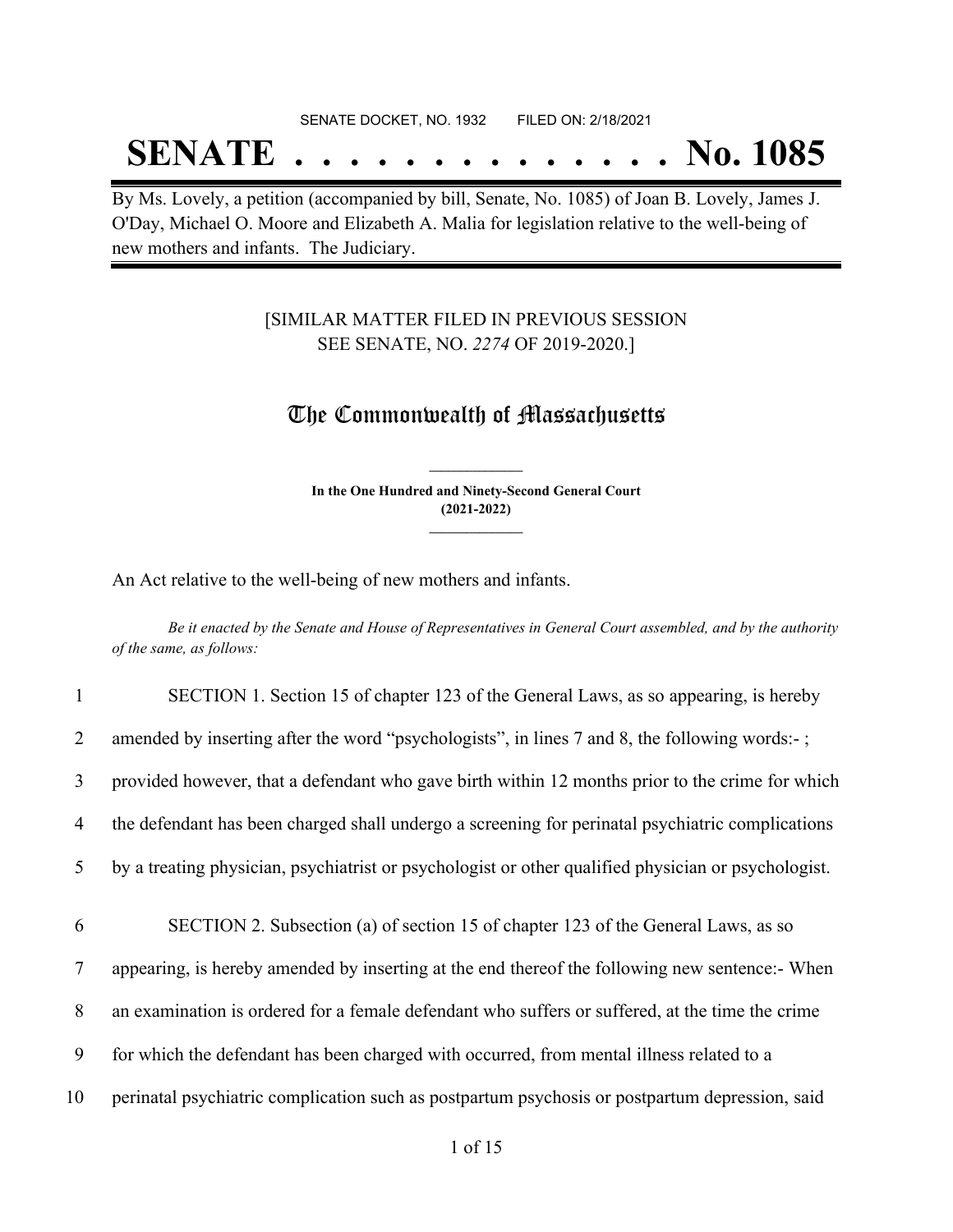examination shall be conducted by an expert in reproductive psychiatry within 48 hours of such order.

| 13 | SECTION 3. Section 16 of chapter 123 of the General Laws, as so appearing, is hereby                |
|----|-----------------------------------------------------------------------------------------------------|
| 14 | amended by inserting at the end thereof the following new subsection:-                              |
| 15 | (g) Any person committed to a facility under the provisions of this section who suffers             |
| 16 | from mental illness related to a perinatal psychiatric complication such as postpartum psychosis    |
| 17 | or postpartum depression shall receive a diagnosis and treatment plan made in consultation with     |
| 18 | an expert in reproductive psychiatry. Additional services, including but not limited to parenting   |
| 19 | assessment, parenting capacity building, and parent-child dyadic therapy shall be made available    |
| 20 | if deemed appropriate by the consulting expert.                                                     |
| 21 | SECTION 4. Section 1 of Chapter 123 of the General Laws, as so appearing, is hereby                 |
| 22 | amended by inserting at the end thereof the following new definitions:                              |
| 23 | "Postpartum psychosis", the most severe of the postpartum mood disorders whereby an                 |
| 24 | individual experiences alternating states of depression and/or mania (euphoria) and loses touch     |
| 25 | with reality. Thinking and judgement are severely impaired. Other symptoms often include            |
| 26 | hallucinations and/or delusions, cognitive confusion and disorientation, disorganized or racing     |
| 27 | thoughts, excessive restlessness like pacing, minimal need for sleep and delirium. Postpartum       |
| 28 | psychosis symptoms can wax and wane, whereby someone is behaving normally at times, while           |
| 29 | other times is hallucinating, having delusions (false bizarre beliefs such as their baby is doomed  |
| 30 | to hell and they must take their baby's life in order for them to be safe and reborn), and behaving |
| 31 | in a bizarre manner.                                                                                |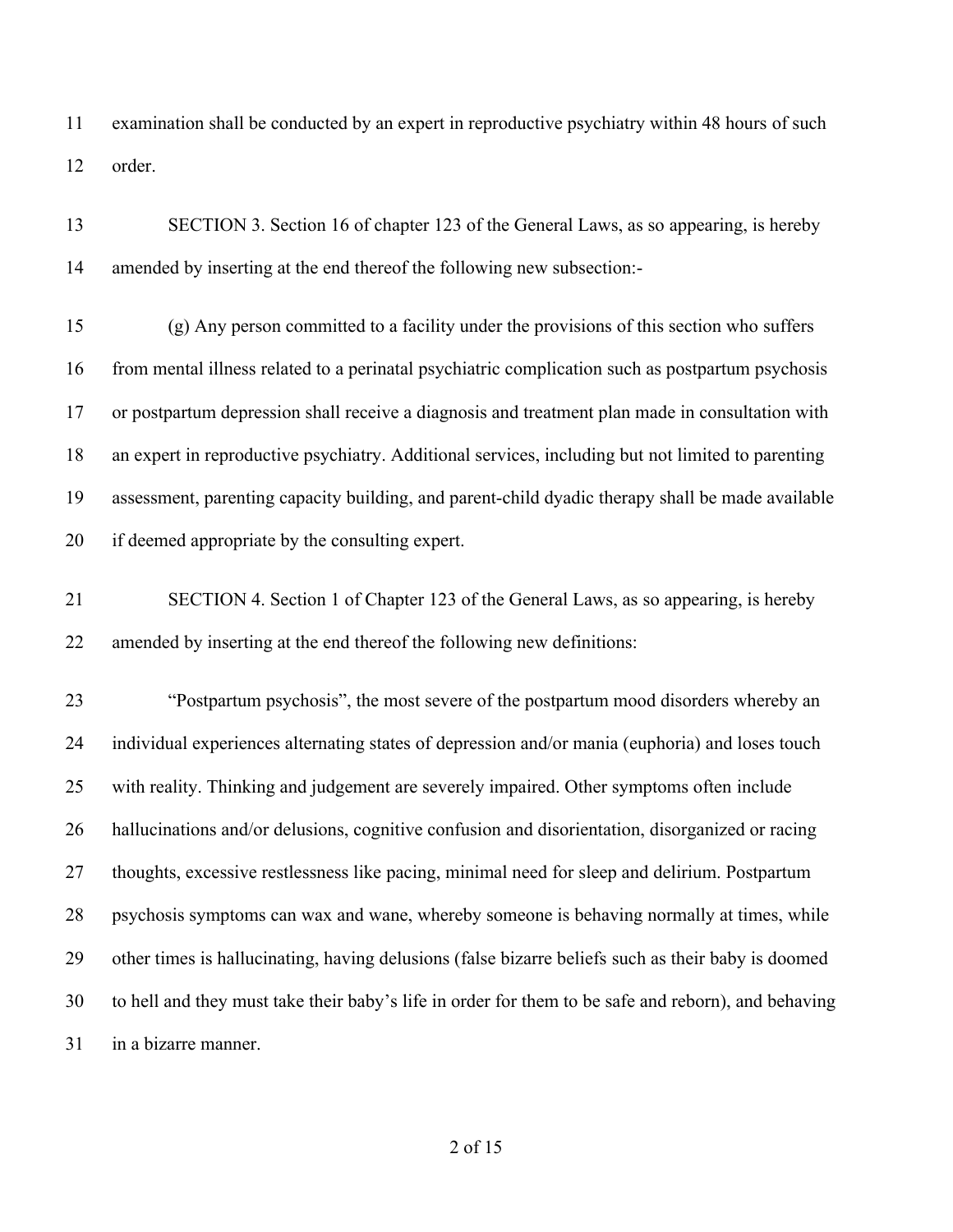"Postpartum depression", a mood disorder which includes a variety of moderate to severe symptoms of depression, severe anxiety, panic attacks and/or intrusive distressing obsessive thoughts and compulsive ritualistic behavior. The clinical symptoms of depression are the following: insomnia and sleep disturbances; loss of pleasure and motivation in usual activities (that can include a lack of interest in the infant); sad and depressed mood; lack of clarity in thinking that can be experienced as fogginess; lack of appetite or interest in eating; feelings of hopelessness, worthlessness and poor self-esteem; extreme fatigue; suicidal thoughts; not feeling like oneself; feeling overwhelmed and unable to cope with life's demands. SECTION 5. Chapter 123 of the General Laws, as so appearing, is hereby amended by adding the following section:- Section 37. (a) The department shall appoint a community program director to coordinate the department's role provided for in this section in a particular county or region. (b) Any person committed to a state hospital or other treatment facility under the provisions of section 16 may be placed on outpatient status, from that commitment subject to the procedures and provisions of this section. (c) In the case of any person charged with and found incompetent to stand trial or not guilty by reason of mental illness or mental defect in such proceedings of murder, a violation in which the victim suffers intentionally inflicted great bodily injury, or an act which poses a serious threat of bodily harm to another person, outpatient status under this section shall not be available until that person has actually been confined in a state hospital or other treatment facility 52 for 180 days or more after having been committed under the provisions of law specified in section 16, unless the court finds a suitable placement, including, but not limited to, an outpatient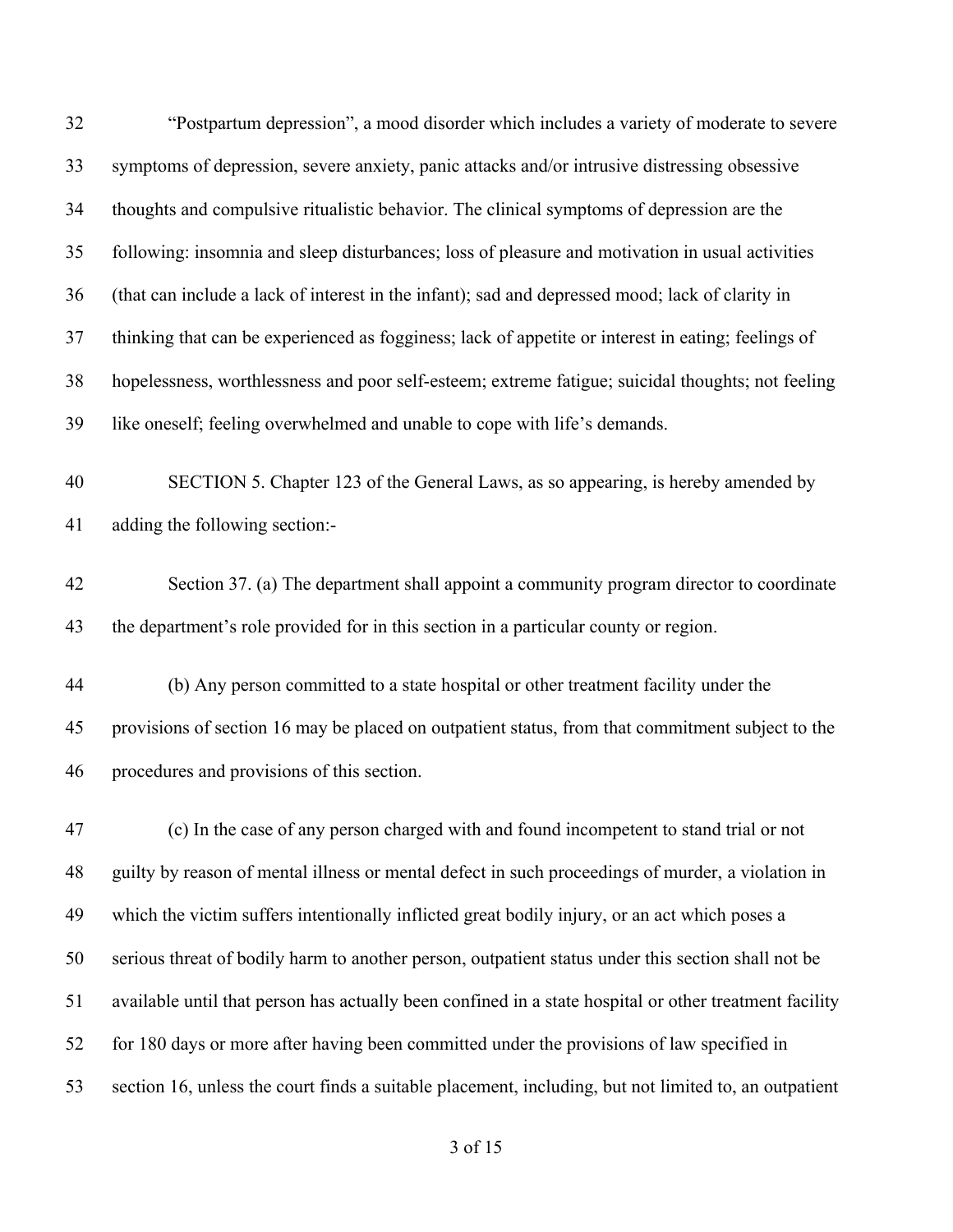placement program, that would provide the person with more appropriate mental health treatment and the court finds that the placement would not pose a danger to the health or safety of others, including, but not limited to, the safety of the victim and the victim's family.

 (d) In the case of any person charged with and found incompetent to stand trial or not guilty by reason of mental illness or mental defect of any misdemeanor or any felony other than those described in subsection (c), or found not guilty of any misdemeanor by reason of mental illness or mental defect outpatient status under this section may be granted by the court prior to actual confinement in a state hospital or other treatment facility under the provisions of law specified in section 16.

 (e) Before any person subject to the provisions of subsection (d) may be placed on outpatient status, the court shall consider all of the following criteria:

 (i) In the case of a person who is an inpatient, whether the director of the state hospital or other treatment facility to which the person has been committed advises the court that the defendant will not be a danger to the health and safety of others while on outpatient status, and will benefit from such outpatient status.

 (ii) In all cases, whether the community program director or a designee advises the court that the defendant will not be a danger to the health and safety of others while on outpatient status, will benefit from such status, and identifies an appropriate program of supervision and treatment. In the case of a female defendant who suffers from mental illness related to a perinatal psychiatric complication such as postpartum psychosis or postpartum depression, an appropriate treatment program shall be identified in consultation with an expert in reproductive psychiatry. Additional services, including but not limited to parenting assessment, parenting capacity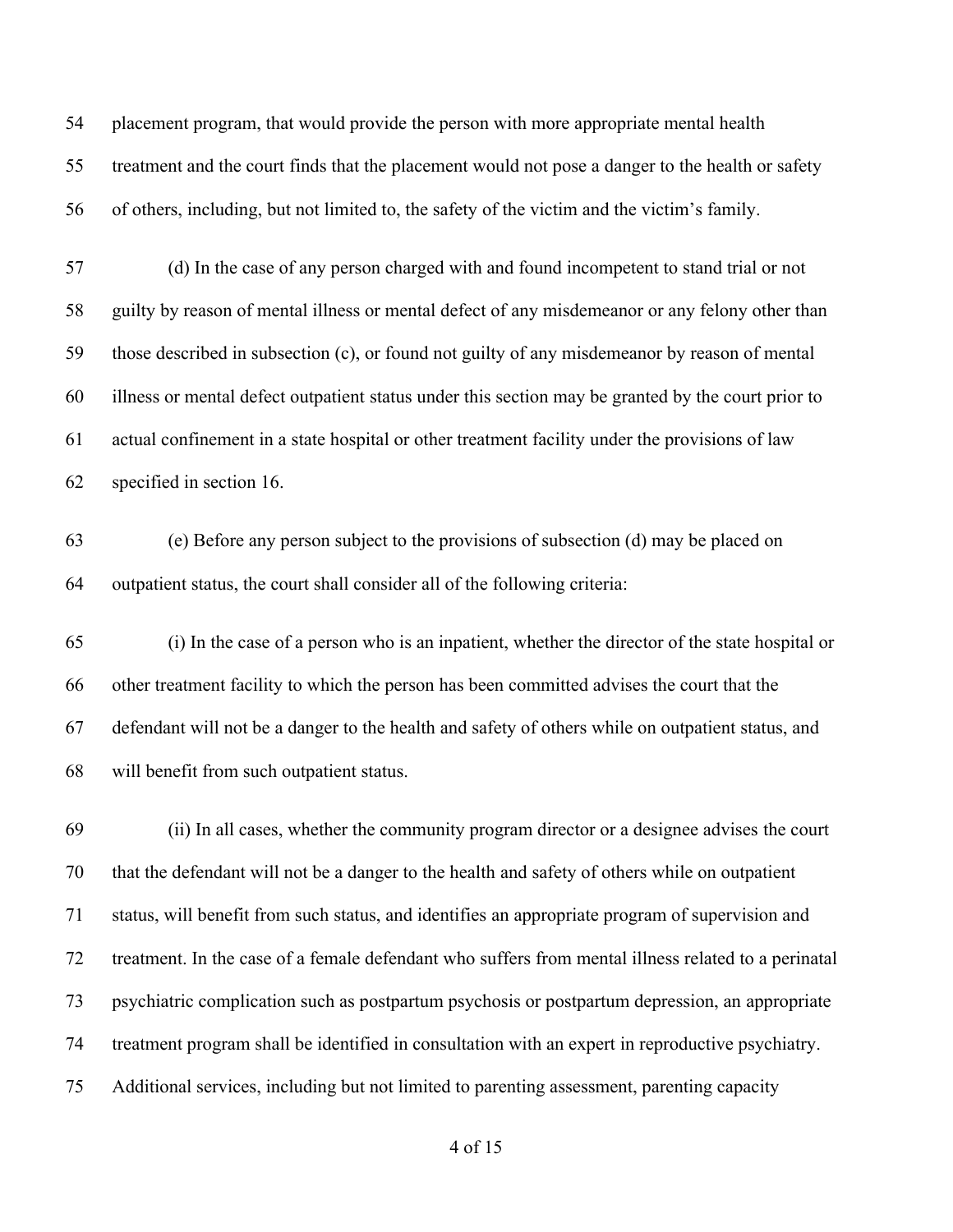building and parent-child dyadic therapy shall also be made available if deemed appropriate by the consulting expert.

 (f) Prior to determining whether to place the person on outpatient status, the court shall provide actual notice to the prosecutor and defense counsel, and to the victim, and shall hold a hearing at which the court may specifically order outpatient status for the person.

 (g) The community program director or a designee shall prepare and submit the evaluation and the treatment plan specified in paragraph (ii) of subsection (e) to the court within 15 calendar days after notification by the court to do so, except that in the case of a person who is an inpatient, the evaluation and treatment plan shall be submitted within 30 calendar days after notification by the court to do so.

 (h) Any evaluations and recommendations pursuant to paragraphs (i) and (ii) of subsection (e) shall include review and consideration of complete, available information regarding the circumstances of the criminal offense and the person's prior criminal history.

 (i) Before any person subject to subsection (c) of this section may be placed on outpatient status the court shall consider all of the following criteria:

 (i) Whether the director of the state hospital or other treatment facility to which the person has been committed advises the committing court and the prosecutor that the defendant would no longer be a danger to the health and safety of others, including himself or herself, while under supervision and treatment in the community, and will benefit from that status.

 (ii) Whether the community program director advises the court that the defendant will benefit from that status, and identifies an appropriate program of supervision and treatment. In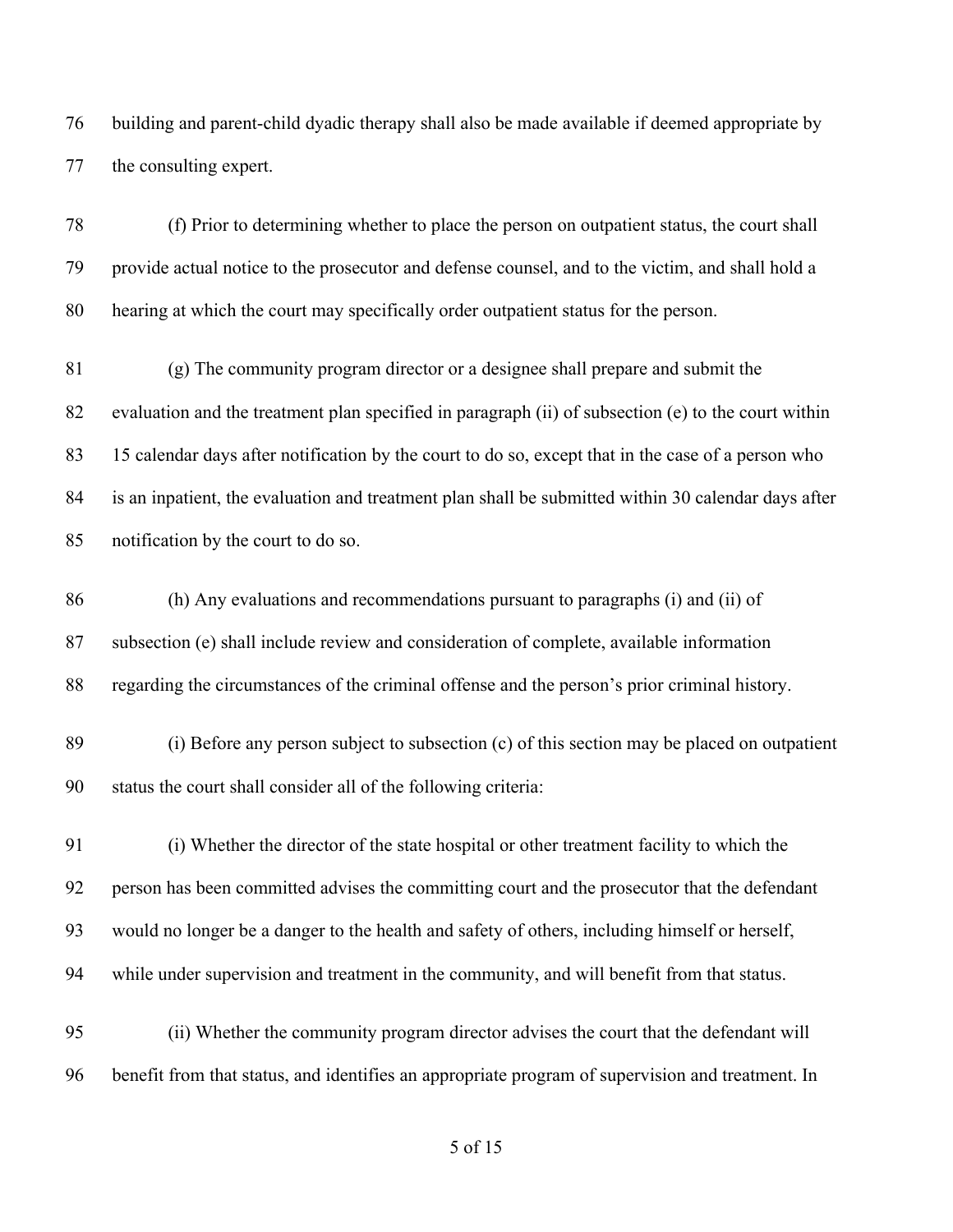the case of a female defendant who suffers from mental illness related to a perinatal psychiatric complication such as postpartum psychosis or postpartum depression, an appropriate treatment program shall be identified in consultation with an expert in reproductive psychiatry. Additional services, including but not limited to parenting assessment, parenting capacity building and parent-child dyadic therapy shall also be made available if deemed appropriate by the consulting expert.

 (j) Prior to release of a person under subsection (c), the prosecutor shall provide notice of the hearing date and pending release to the victim or next of kin of the victim of the offense for which the person was committed where a request for the notice has been filed with the court, and after a hearing in court, the court shall specifically approve the recommendation and plan for outpatient status. The burden shall be on the victim or next of kin to the victim to keep the court apprised of the party's current mailing address.

 (k) In any case in which the victim or next of kin to the victim has filed a request for notice with the director of the state hospital or other treatment facility, he or she shall be notified by the director at the inception of any program in which the committed person would be allowed any type of day release unattended by the staff of the facility.

 (l) The community program director shall prepare and submit the evaluation and the treatment plan specified in paragraph (ii) of subsection (i) to the court within 30 calendar days after notification by the court to do so.

 (m) Any evaluations and recommendations pursuant to paragraphs (i) and (ii) of subsection (i) shall include review and consideration of complete, available information regarding the circumstances of the criminal offense and the person's prior criminal history.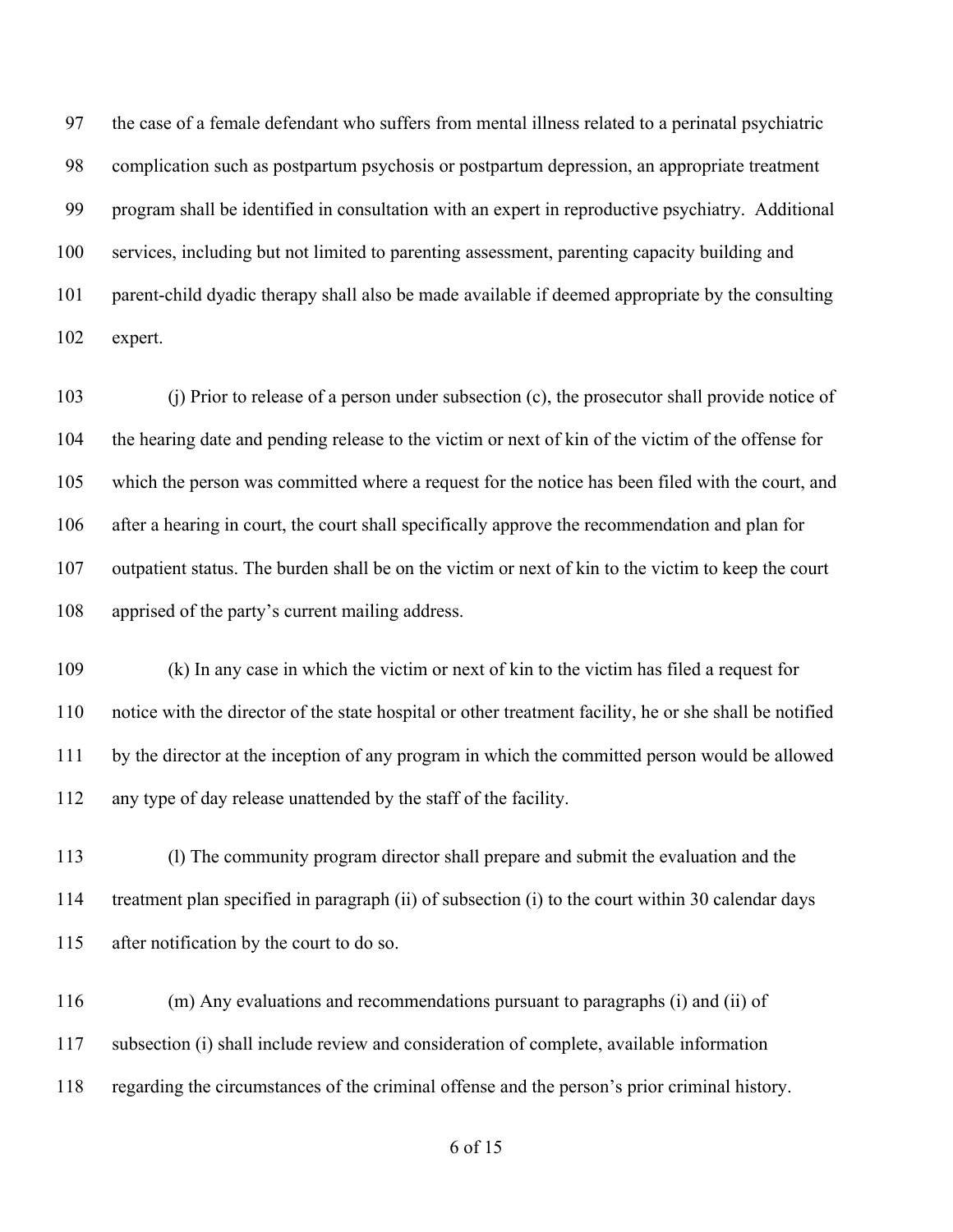(n) Upon receipt by the committing court of the recommendation of the director of the state hospital or other treatment facility to which the person has been committed that the person may be eligible for outpatient status as set forth in paragraph (i) of subsection (e) or (i) of this 122 section, the court shall immediately forward such recommendation to the community program director, prosecutor, and defense counsel. The court shall provide copies of the arrest reports and the state summary criminal history information to the community program director.

 (o) Within 30 calendar days the community program director or a designee shall submit to the court and, when appropriate, to the director of the state hospital or other treatment facility, a recommendation regarding the defendant's eligibility for outpatient status, as set forth in 128 paragraph (ii) of subsection (e) or (i) and the recommended plan for outpatient supervision and treatment. The plan shall set forth specific terms and conditions to be followed during outpatient status. The court shall provide copies of this report to the prosecutor and the defense counsel.

 (p) The court shall calendar the matter for hearing within 15 business days of the receipt of the community program director's report and shall give notice of the hearing date to the prosecutor, defense counsel, the community program director, and, when appropriate, to the director of the state hospital or other facility. In any hearing conducted pursuant to this section, the court shall consider the circumstances and nature of the criminal offense leading to commitment and shall consider the person's prior criminal history.

 (q) The court shall, after a hearing in court, either approve or disapprove the recommendation for outpatient status. If the approval of the court is given, the defendant shall be placed on outpatient status subject to the terms and conditions specified in the supervision and treatment plan. If the outpatient treatment occurs in a county other than the county of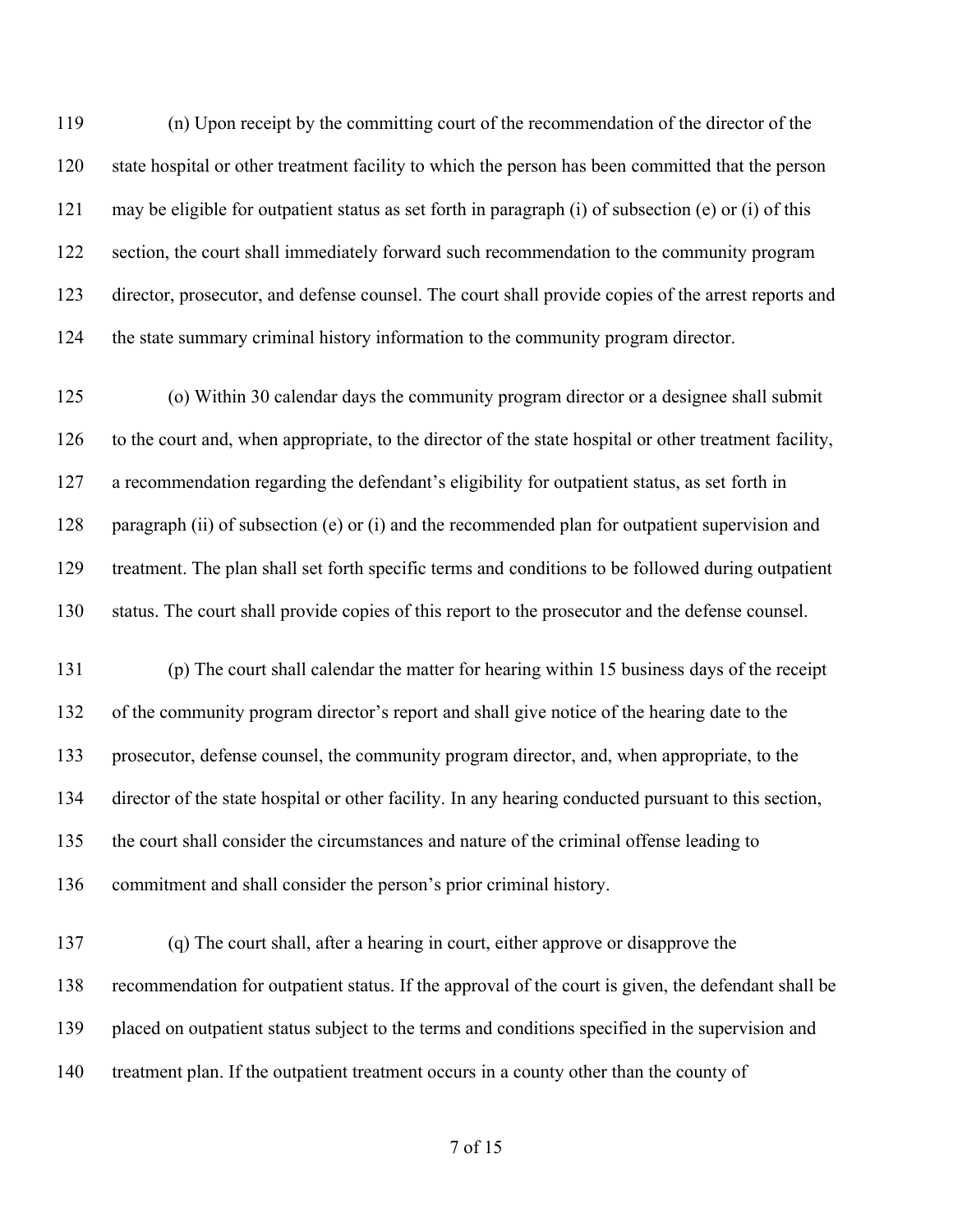commitment, the court shall transmit a copy of the case record to the superior court in the county where outpatient treatment occurs, so that the record will be available if revocation proceedings 143 are initiated pursuant to subsection  $(w)$  or  $(x)$ .

 (r) The department shall be responsible for the supervision of persons placed on outpatient status under this title. The commissioner shall designate, for each county or region, a community program director who shall be responsible for administering the community treatment programs for persons committed from that county or region under the provisions specified in subsection (b).

 (s) The department shall notify in writing the chief justice of the trial court, the district attorney of each county, and the executive director of the committee on public counsel services as to the person designated to be the community program director for each county or region, and timely written notice shall be given whenever a new community program director is to be designated.

 (t) The community program director shall be the outpatient treatment supervisor of persons placed on outpatient status under this section. The community program director may delegate the outpatient treatment supervision responsibility to a designee.

 (u) The outpatient treatment supervisor shall, at 90-day intervals following the beginning of outpatient treatment, submit to the court, the prosecutor and defense counsel, and to the community program director, where appropriate, a report setting forth the status and progress of 160 the defendant.

 (v) Outpatient status shall be for a period not to exceed 1 year. At the end of the period of outpatient status approved by the court, the court shall, after actual notice to the prosecutor, the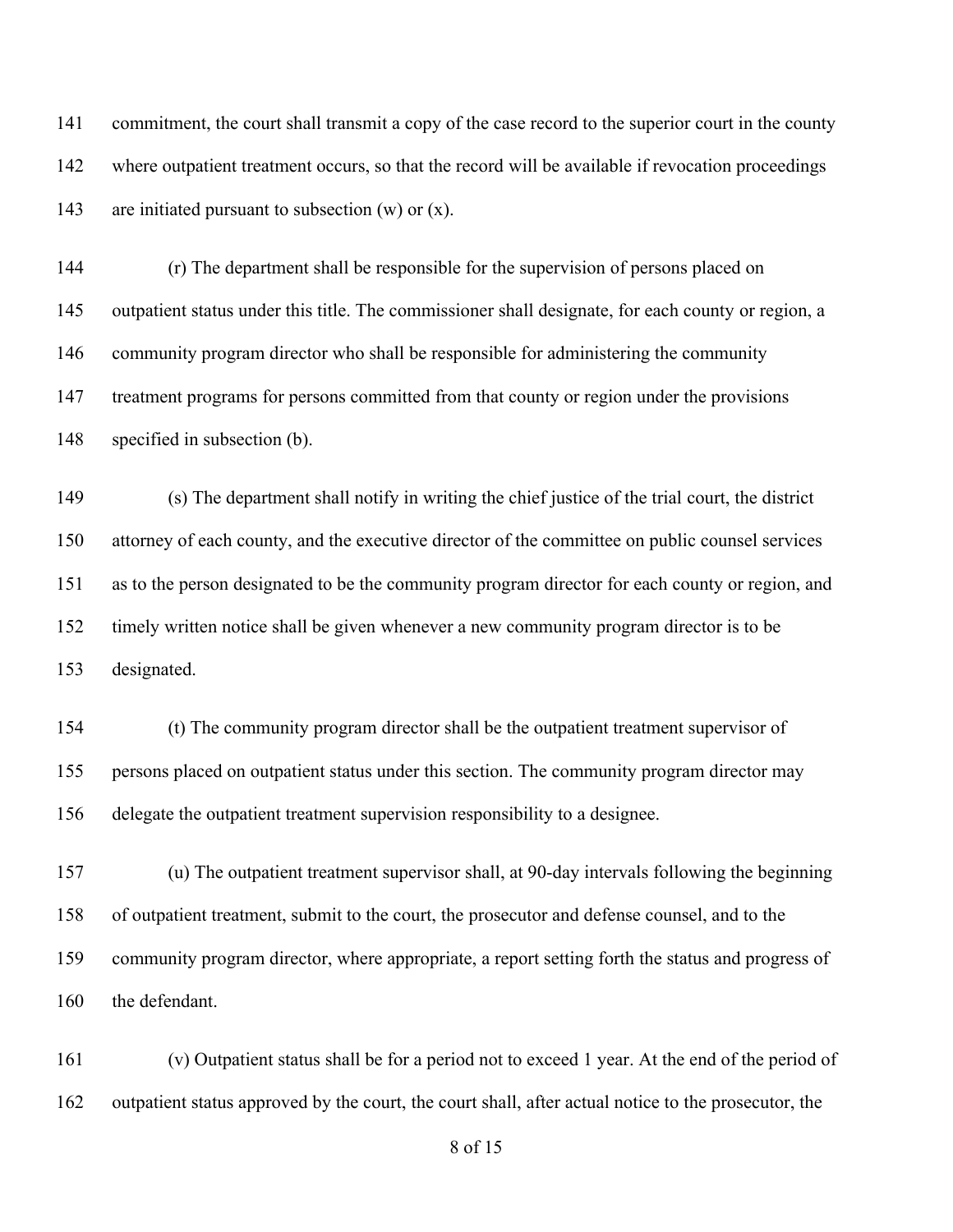defense counsel, and the community program director, and after a hearing in court, either discharge the person from commitment under appropriate provisions of the law, order the person confined to a treatment facility, or renew its approval of outpatient status. Prior to such hearing, the community program director shall furnish a report and recommendation to the medical director of the state hospital or other treatment facility, where appropriate, and to the court, which the court shall make available to the prosecutor and defense counsel. The person shall remain on outpatient status until the court renders its decision unless hospitalized under other provision of the law. The hearing pursuant to the provisions of this section shall be held no later than 30 days after the end of the 1 year period of outpatient status unless good cause exists. The court shall transmit a copy of its order to the community program director or a designee.

 (w) If at any time during the outpatient period, the outpatient treatment supervisor is of the opinion that the person requires extended inpatient treatment or refuses to accept further outpatient treatment and supervision, the community program director shall notify the superior court in either the county which approved outpatient status or in the county where outpatient treatment is being provided of such opinion by means of a written request for revocation of outpatient status. The community program director shall furnish a copy of this request to the defense counsel and to the prosecutor in both counties if the request is made in the county of treatment rather than the county of commitment.

 Within 15 business days, the court where the request was filed shall hold a hearing and shall either approve or disapprove the request for revocation of outpatient status. If the court approves the request for revocation, the court shall order that the person be confined in a state hospital or other treatment facility approved by the community program director. The court shall transmit a copy of its order to the community program director or a designee. Where the county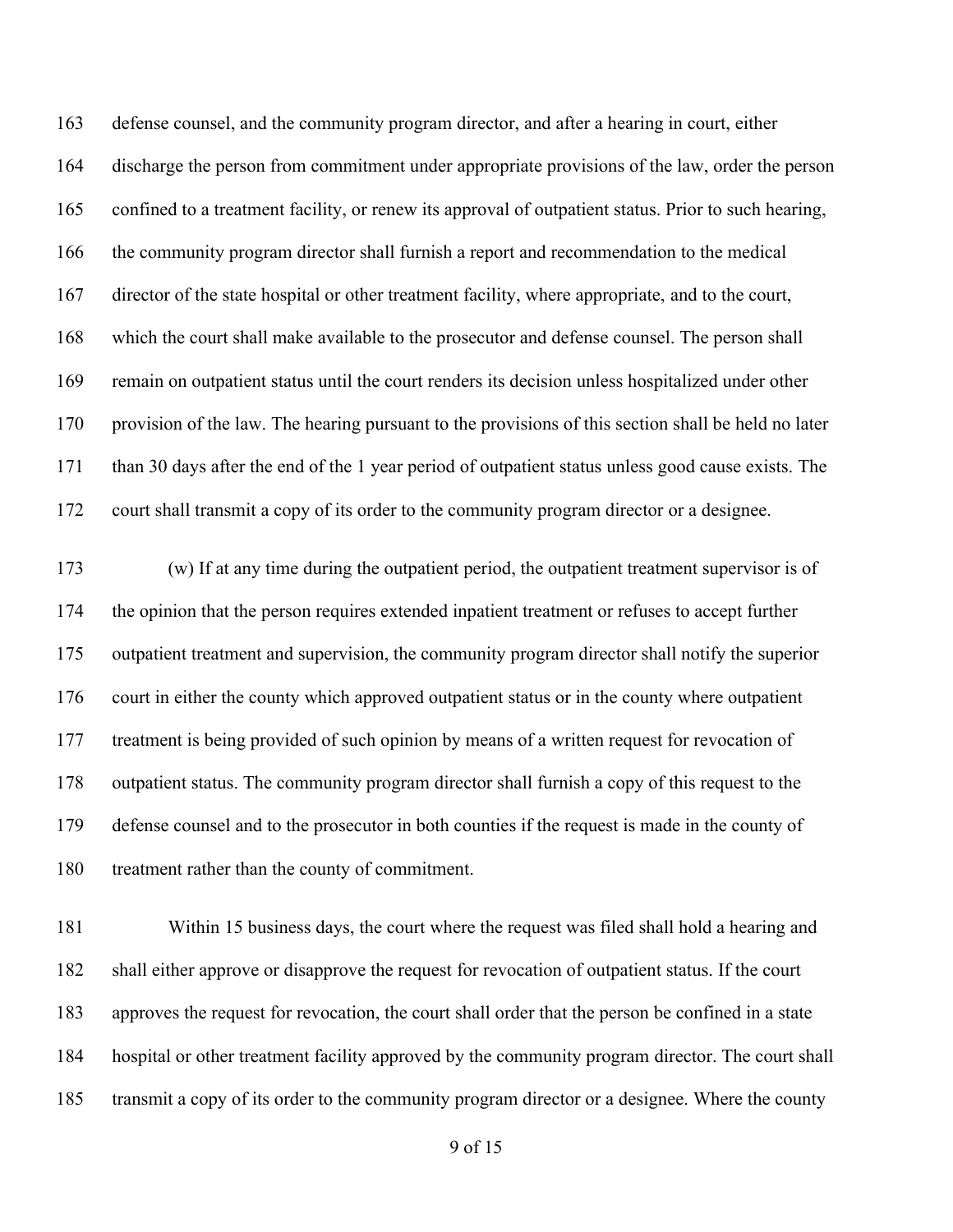of treatment and the county of commitment differ and revocation occurs in the county of treatment, the court shall enter the name of the committing county and its case number on the order of revocation and shall send a copy of the order to the committing court and the prosecutor and defense counsel in the county of commitment.

 (x) If at any time during the outpatient period the prosecutor is of the opinion that the person is a danger to the health and safety of others while on that status, the prosecutor may petition the court for a hearing to determine whether the person shall be continued on that status. Upon receipt of the petition, the court shall calendar the case for further proceedings within 15 business days and the clerk shall notify the person, the community program director, and the attorney of record for the person of the hearing date. Upon failure of the person to appear as noticed, if a proper affidavit of service has been filed with the court, the court may issue a capias to compel the attendance of such person. If, after a hearing in court conducted using the same standards used in conducting probation revocation hearings pursuant to section 3 of chapter 279, the judge determines that the person is a danger to the health and safety of others, the court shall order that the person be confined in a state hospital or other treatment facility which has been approved by the community program director.

202 (y) Upon the filing of a request for revocation under subsection (w) or subsection  $(x)$  and pending the court's decision on revocation, the person subject to revocation may be confined in a facility designated by the community program director when it is the opinion of that director that the person will now be a danger to self or to another while on outpatient status and that to delay confinement until the revocation hearing would pose an imminent risk of harm to the person or 207 to another. The facility so designated shall continue the patient's program of treatment, shall provide adequate security so as to ensure both the safety of the person and the safety of others in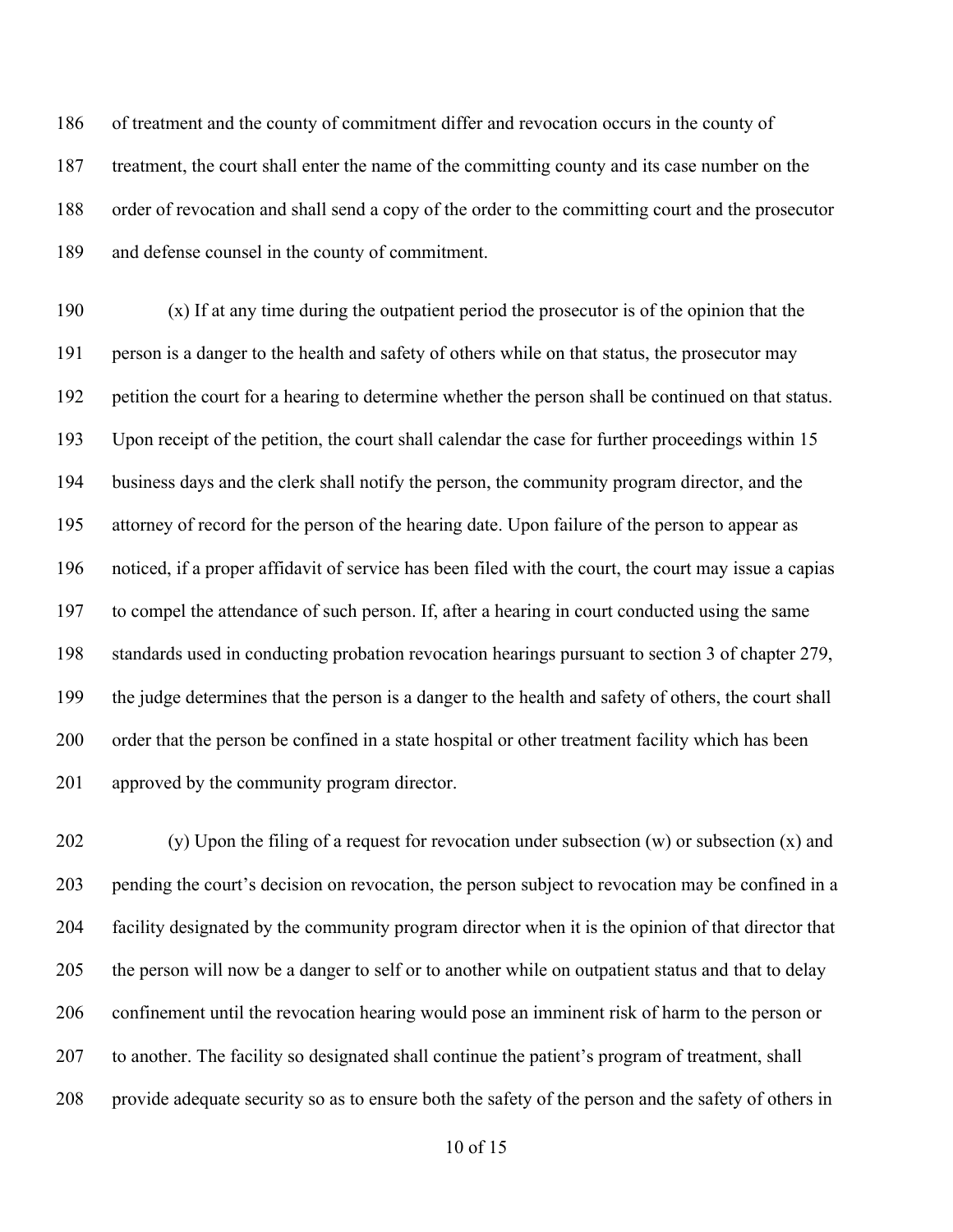the facility, and shall, to the extent possible, minimize interference with the person's program of treatment. Upon the request of the community program director or a designee, a peace officer shall take, or cause to be taken, the person into custody and transport the person to a facility as described in subsection (z) and designated by the community program director for confinement under this section. Within 1 business day after the person is confined in a jail under this section, the community program director shall apply in writing to the court for authorization to confine 215 the person pending the hearing under subsection  $(w)$  or subsection  $(x)$ . The application shall be in the form of a declaration, and shall specify the behavior or other reason justifying the confinement of the person in a jail. Upon receipt of the application for confinement, the court shall consider and rule upon it, and if the court authorizes detention in a jail, the court shall actually serve copies of all orders and all documents filed by the community program director upon the prosecuting and defense counsel. The community program director shall notify the court in writing of the confinement of the person and of the factual basis for the opinion that the immediate confinement in a jail was necessary. The court shall supply a copy of these documents to the prosecutor and defense counsel.

 (z) The facility designated by the community program director may be a state hospital, a local treatment facility, a county jail, or any other appropriate facility, so long as the facility can continue the person's program of treatment, provide adequate security, and minimize interference with the person's program of treatment. If the facility designated by the community program director is a county jail, the patient shall be separated from the general population of the jail. A county jail may not be designated unless the services specified above are provided, and accommodations are provided which ensure both the safety of the person and the safety of the general population of the jail. Within 3 business days of the patient's confinement in a jail, the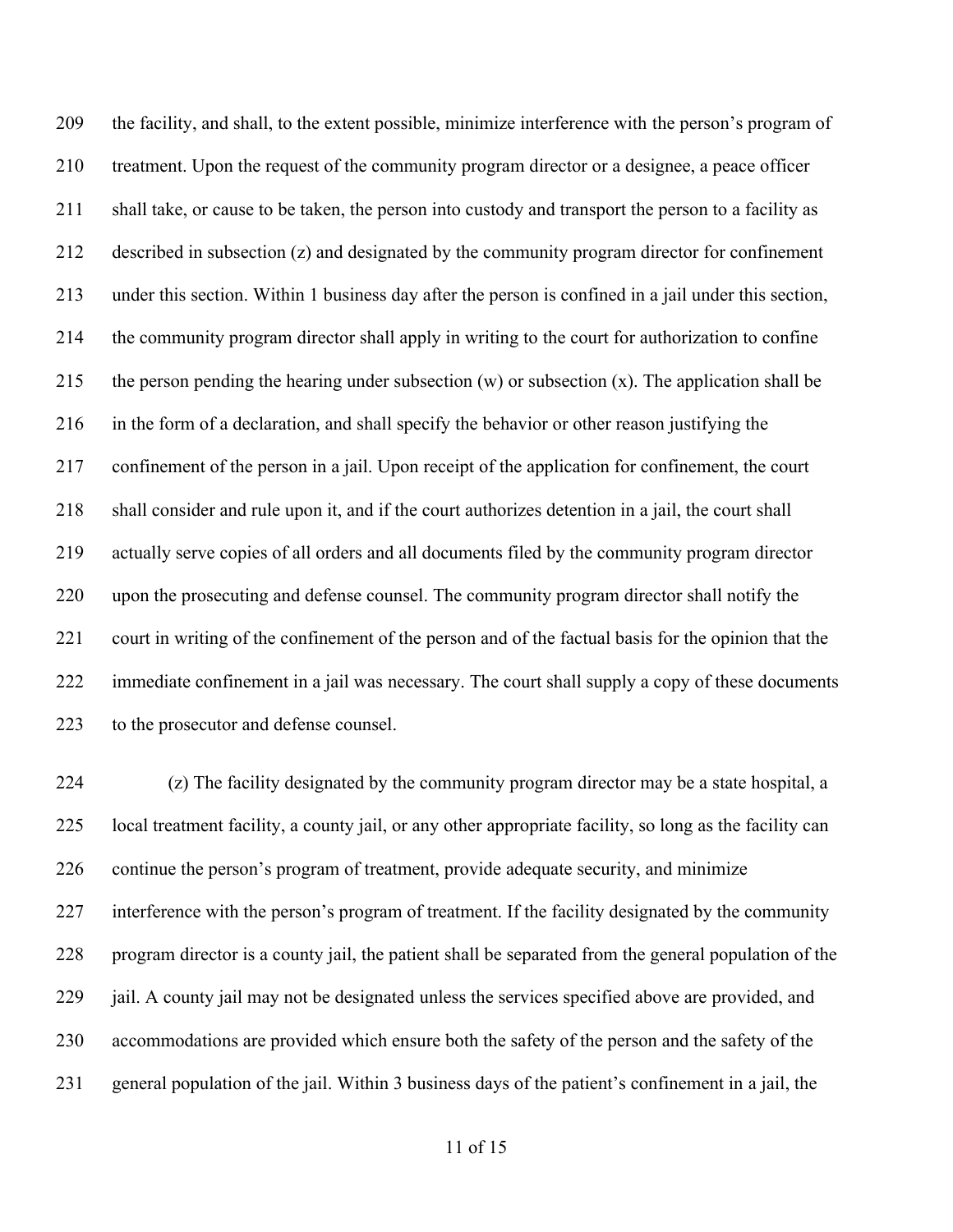community program director shall report to the court regarding what type of treatment the patient is receiving in the facility. If there is evidence that the treatment program is not being complied with, or accommodations have not been provided which ensure both the safety of the committed person and the safety of the general population of the jail, the court shall order the person transferred to an appropriate facility, including an appropriate state hospital.

 (aa) A resentencing hearing shall be allowed in the following cases, in addition to those permitted under other sections:

At the time of the offense, the defendant was suffering from a serious perinatal

psychiatric complication, a mental illness such as postpartum depression or postpartum

psychosis, which though insufficient to establish the defense of insanity, substantially affected

his or her ability to understand his or her acts or to conform his or her conduct to the

requirements of the law.

 At the time of the offense, the defendant was suffering from postpartum depression or postpartum psychosis which was either undiagnosed by a qualified medical professional (physician, psychiatrist or psychologist) or untreated or unsuccessfully treated, and this temporary mental illness tended to excuse or justify the defendant's criminal conduct and was not used in trial or sentencing.

 (bb) Nothing in this section shall prevent hospitalization pursuant to the provisions of section 12.

 (cc) A person whose confinement in a treatment facility under subsection (w) or 252 subsection (x) is approved by the court shall not be released again to outpatient status unless court approval is obtained under subsection (e) or subsection (i).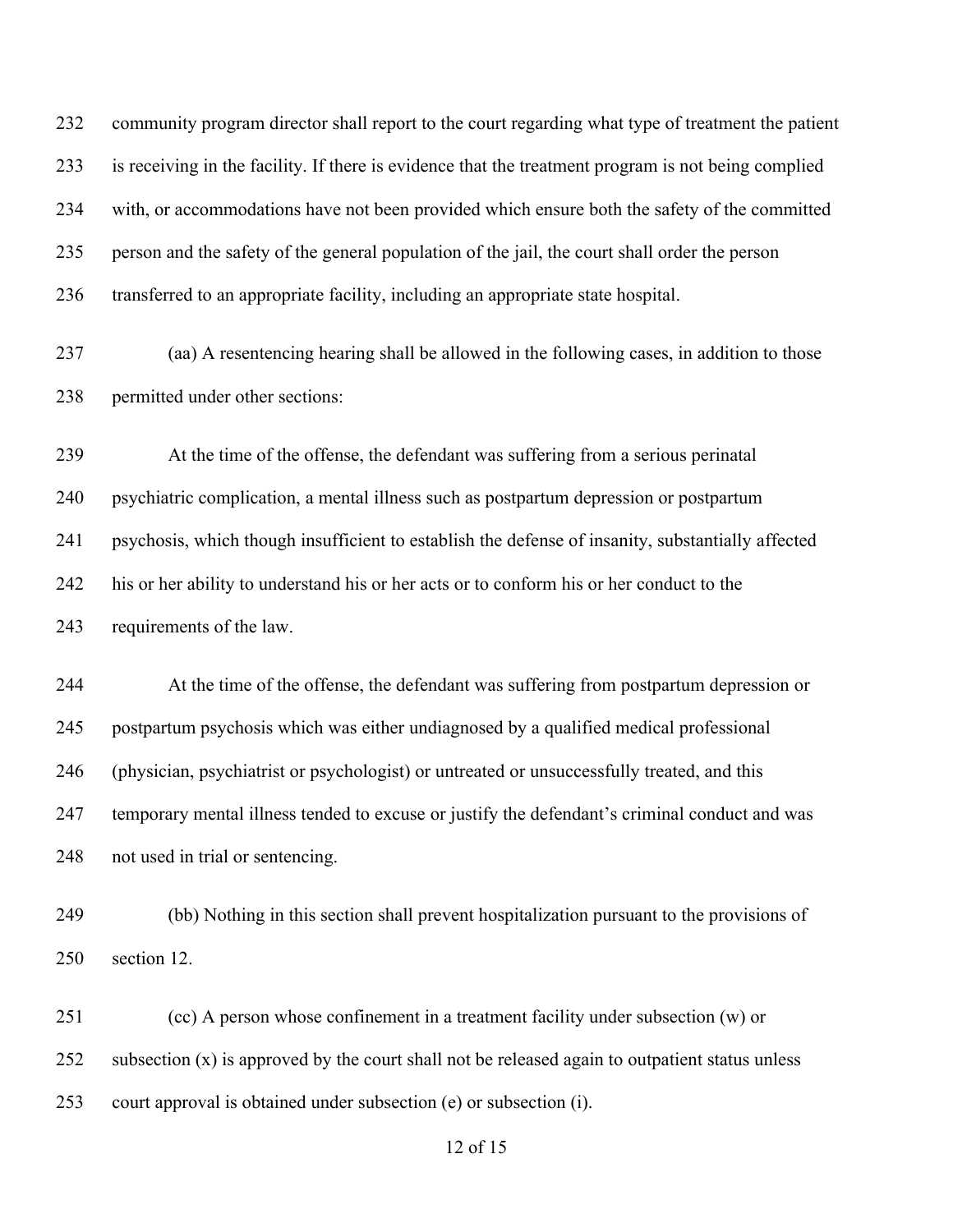(dd) No person who is on outpatient status pursuant to this section shall leave this state without first obtaining prior written approval to do so from the committing court. The prior written approval of the court for the person to leave this state shall specify when the person may leave, when the person is required to return, and may specify other conditions or limitations at the discretion of the court. The written approval for the person to leave this state may be in a form and format chosen by the committing court.

 (ee) In no event shall the court give written approval for the person to leave this state without providing notice to the prosecutor, the defense counsel, and the community program 262 director. The court may conduct a hearing on the question of whether the person should be allowed to leave this state and what conditions or limitations, if any, should be imposed.

 (ff) Any person who violates subsection (dd) is guilty of a misdemeanor and upon conviction shall by punished by imprisonment for not more than 6 months in a house of correction or by a fine of not more than \$1,000.

 (gg) The department shall be responsible for the community treatment and supervision of 268 judicially committed patients. These services shall be available on a county or regional basis. The department may provide these services directly or through contract with private providers. The program or programs through which these services are provided shall be known as the forensic conditional release program.

 (hh) The department shall contact all regional mental health programs by January 1, 2022, to determine their interest in providing an appropriate level of supervision and treatment of judicially committed patients at reasonable cost. Regional mental health programs may agree or refuse to operate such a program.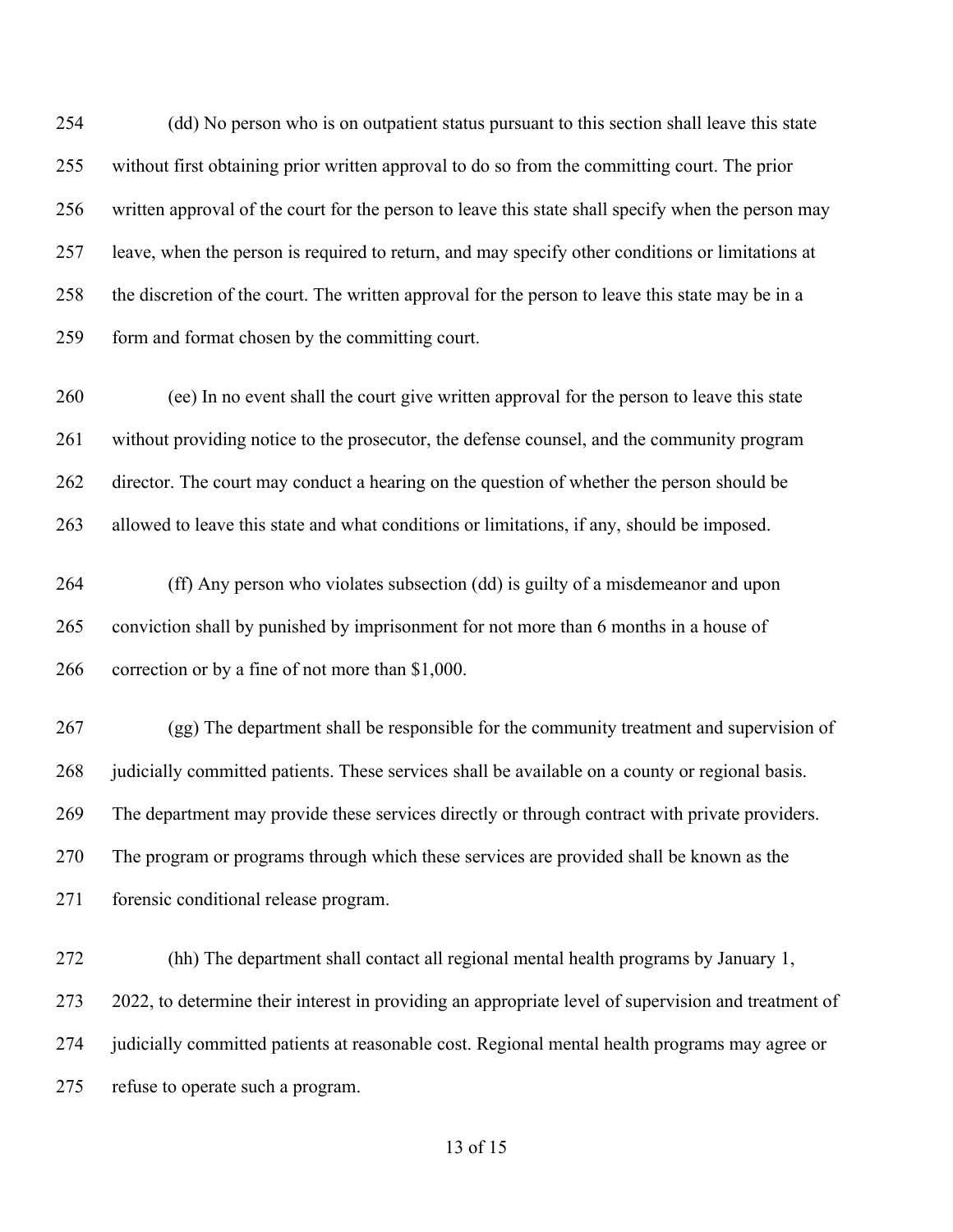(ii) No later than January 1, 2023, and by January 1 of each subsequent year, all state hospitals or other treatment facilities participating in the forensic conditional release program shall report to the commissioner the following information: (i) the cost of the program to the facility; (ii) the demographic profiles of persons receiving supervision and treatment in the program; and (iii) the rates of adherence to treatment under the program.

281 (ii) No later than January 1, 2023, and by January 1 of each subsequent year, the chief justice of the trial court shall report to the commissioner the following information: rates and types of reoffense while these persons are served by the program and after their discharge.

 (kk) The department shall conduct yearly evaluations of the forensic conditional release program. An evaluation of the program shall determine its effectiveness in successfully reintegrating these persons into society after release from state institutions. This evaluation of program effectiveness shall include, but not be limited to, a determination of the rates of reoffense while these persons are served by the program and after their discharge. This evaluation shall also address the effectiveness of the various treatment components of the program and their intensity.

 (ll) The department shall ensure consistent data gathering and program standards for use statewide by the forensic conditional release program.

 (mm) The department of correction, and the executive office of public safety and security shall cooperate with the department in conducting this evaluation.

 (nn) The administrators and the supervision and treatment staff of the forensic conditional release program shall not be held criminally or civilly liable for any criminal acts committed by the persons on parole or judicial commitment status who receive supervision or treatment.